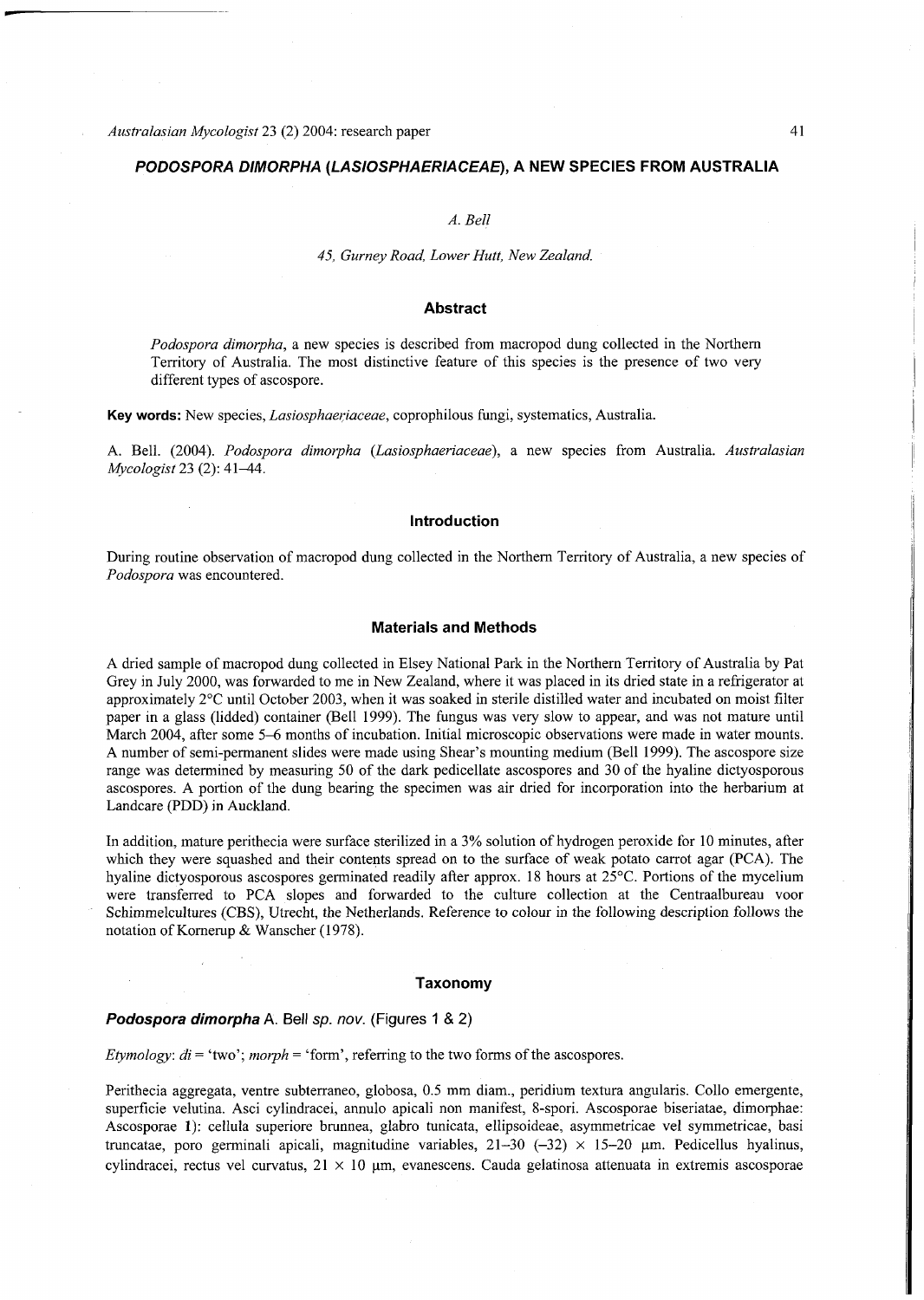affixa. Cauda superior canaliculatas. Ascosporae 2): hyalinus, clavatus, dictyosporus, 33-45 (-50) x 10-15 µm. Fimicola.



**Figure 1.** *Podospora dimorpha.* A—mature perithecium, B—details of neck cells, C—interascal tissue, D silhouette of mature ascus, E—mature ascospores within ascus, F—mature ascospores more typical of *Podospora* species, G—mature hyaline dictyosporous ascospores and one spore which is a mix of the two spore types, H—immature ascospore, I—ascus containing hyaline dictyosporous ascospores.

 $42\,$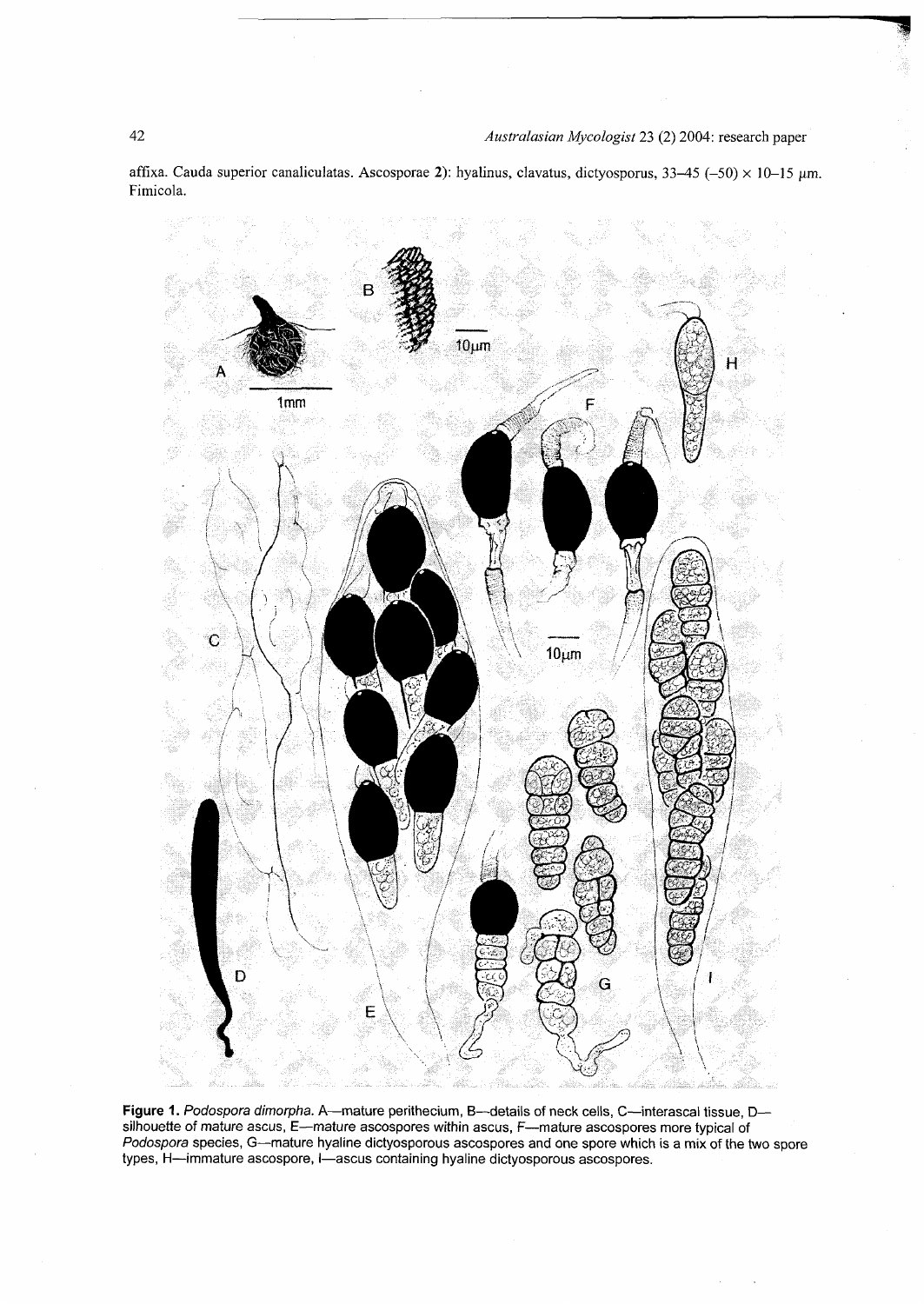Australasian Mycologist 23 (2) 2004: research paper



**Figure 2.** *Phialophora* anamorph of *Podospora dimorpha.* 

*Characteristics on dung: Perithecia*  aggregated but not confluent, venters submerged beneath dung surface, necks emergent and directed towards the light source. Venters sphaeroidal, black, approximately 0.5 mm in diameter, consisting of angular pseudoparenchyma (textura angularis), and covered in brown, septate, branched hairs. Necks slender, black, smooth, approximately 0.5 mm high, outer cells of which form a velvety texture (Fig. 1A & B). *Centrum*  contents (Fig. 1C) surrounded by columns of inflated cells that diminish in size towards the ostiole, similar to those described for *Podospora tetraspora*  (Bell & Mahoney 1996). Ripe asci cylindric/clavate, long-stalked, swelling in water, 8-spored. No ring observed at the ascus tip. *Ascospores* irregularly biseriate, becoming somewhat multiseriate when ascus swells in water (Fig. IE & I). Mature ascospores of two very

distinct morphologies, although during their early stages of development, they are all hyaline and clavate (Fig. 1H). Most young ascospores proceed to develop bicoloured two-celled ascospores typical of the genus. These are as follows: Dark cell smooth, ellipsoidal, symmetrical to slightly asymmetrical about the long axis, rounded at the apex and truncate at the base,  $21-30$   $(-32) \times 15-20$  µm, often quite variable even within the same ascus, each with a small apical germ pore. Hyaline pedicel cylindrical with broad attachment to dark cell, straight or slightly curved, approximately  $21 \times 10$  um, short-lived, mostly seen in its collapsed state (Fig. 1F). Caudae lash-like, one at each end of ascospore, persistent, appearing horizontally wrinkled, upper one sometimes with a single channel (Fig. IE & F). Within any one perithecium, most matur e ascosopores are of this morphology. However, a number of mature asci contain mature ascospores that remain hyaline and become dictyosporous. This spore form is clavate,  $33-45$  (-50)  $\times$  10-15 um, with a variable number of transverse septa (usually 4-6), and a few vertical or oblique septa (1-5) (Fig. 1G & I). At first it was thought that these latter ascospores were abnormal, resulting from the age of the specimen or perhaps the length of time of the incubation period. However, it became clear that they represented up to 25% of the ascospores in every perithecium investigated. Some asci contained ascospores of both types; others contained ascospores whose morphology was a mix of both spore types having a dark cell with a septate pedicel (Fig  $1G$ ).

*Holotype:* On macropod dung amongst subtropical vegetation (including *Pandanus spiralis* and *Livistonia rigida)* at Elsey National Park, E of Mataranka, Northern Territory, Australia, lat. 14°49'S, long. 133°10'E, collected in July 2000, by Pat Grey (PDD 80310).

*Characteristics in culture:* Only the hyaline dictyospores germinated (Fig. 1G). Colony growth resultant from several germinating ascospores reached approximately 3–4 cm diam. in four weeks on weak potato carrot agar (PCA), which is a reasonably fast growth rate for a coprophilous species. Submerged mycelium dark greenish grey (25F3), older aerial mycelium fioccose, grey (25E1), covered with an abundant *Phialophora* anamorph (Fig. 2). To date, no teleomorph has formed in culture. Culture deposited at Centraalbureau voor Schimmelcultures (CBS 115806).

#### **Discussion**

The most distinctive feature of this species of *Podospora* is the two distinct types of ascospores. The bicoloured, more typical *Podospora* ascospore, somewhat resembles ascospores of P. dasypogon N. Lundq. and *P. pyriformis* (Bayer) Cain (Lundqvist, 1972). However, the perithecia of *P. dasypogon* are profusely covered with dark bristles and the caudae are quite different. *Podospora pyriformis* has a glabrous perithecial neck, but